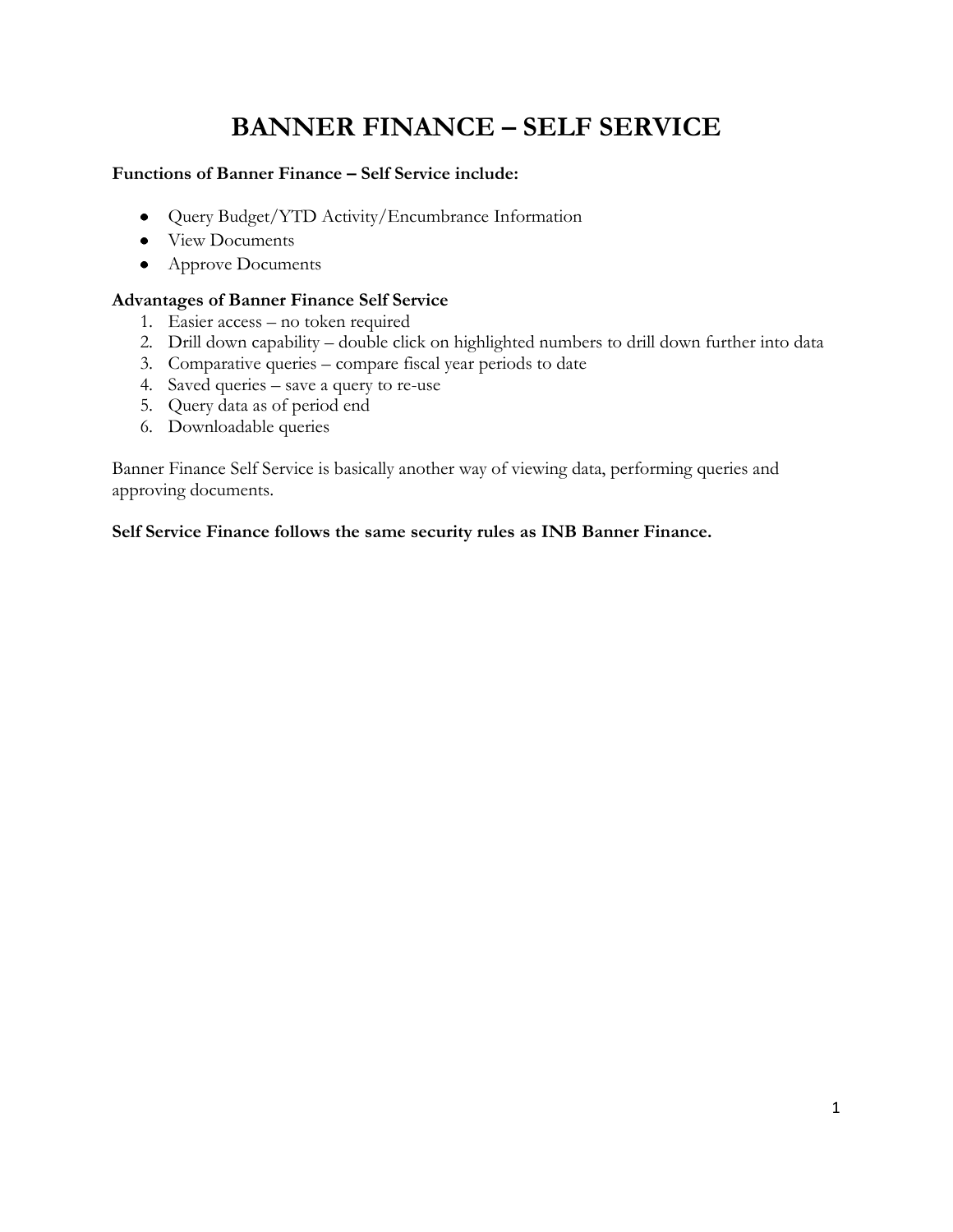To log on to Finance Self Service:

Go to mybama.ua.edu



Enter your mybama user name and your mybama password.

Navigate to the **Employee Tab**.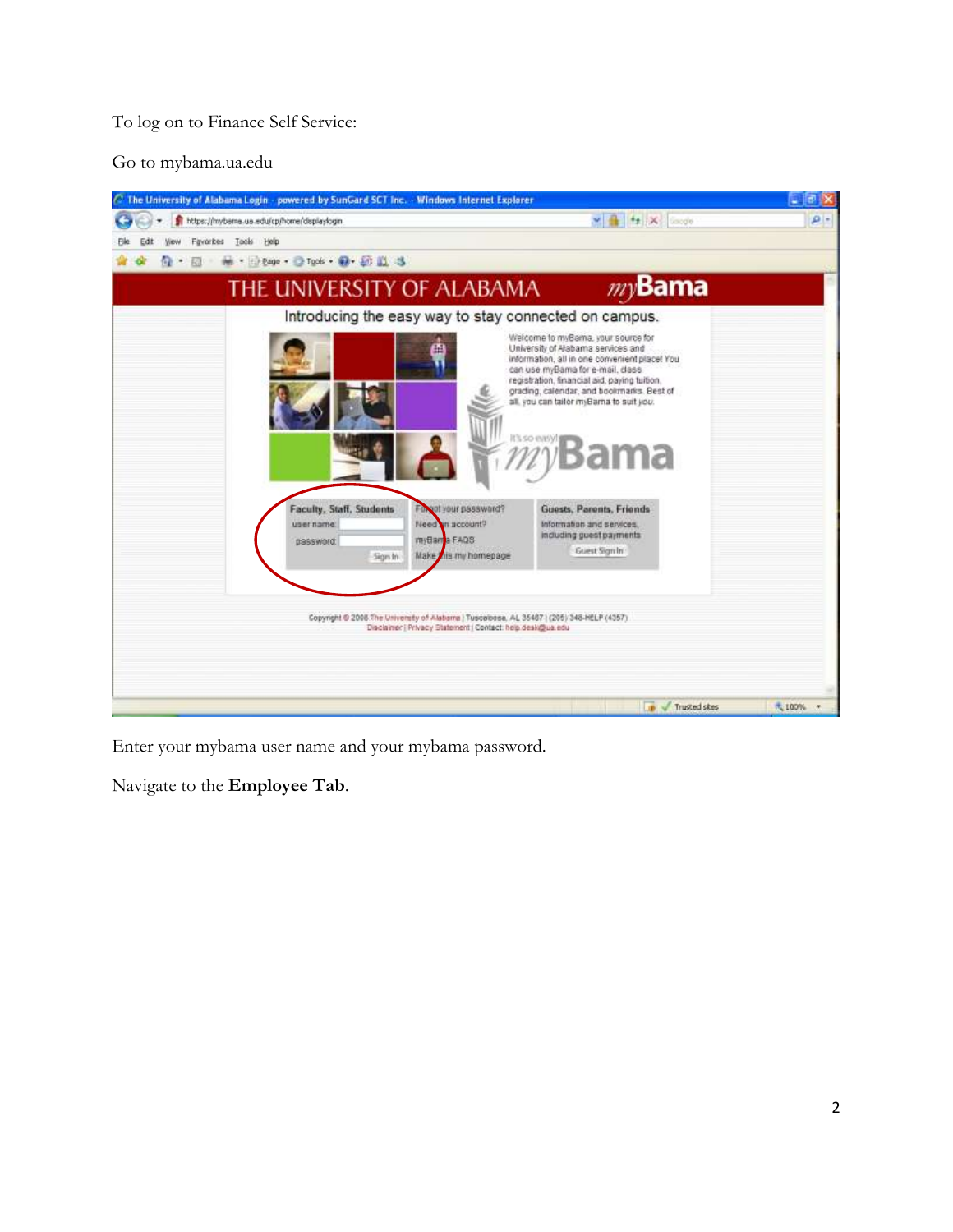To the left of the screen you will notice a section titled **BANNER SELF SERVICE**.



In this section, you will find a folder for Finance. After choosing the Finance Folder, you will notice 5 options available for Finance Self Service.

Budget Queries Encumbrance Query Approve Documents View Document Delete Finance Template

# **I. BUDGET QUERIES**

Choose Budget Queries to perform a query of budget, year to date activity or commitment information.

The Budget Query option permits the Finance Self-Service user to access the same information that they would review online using the Executive Summary Page (FGIBDSR) or the Budget Status form (FGIBDST). The data selected through a Finance Self-Service query can be downloaded to a Microsoft Excel spreadsheet.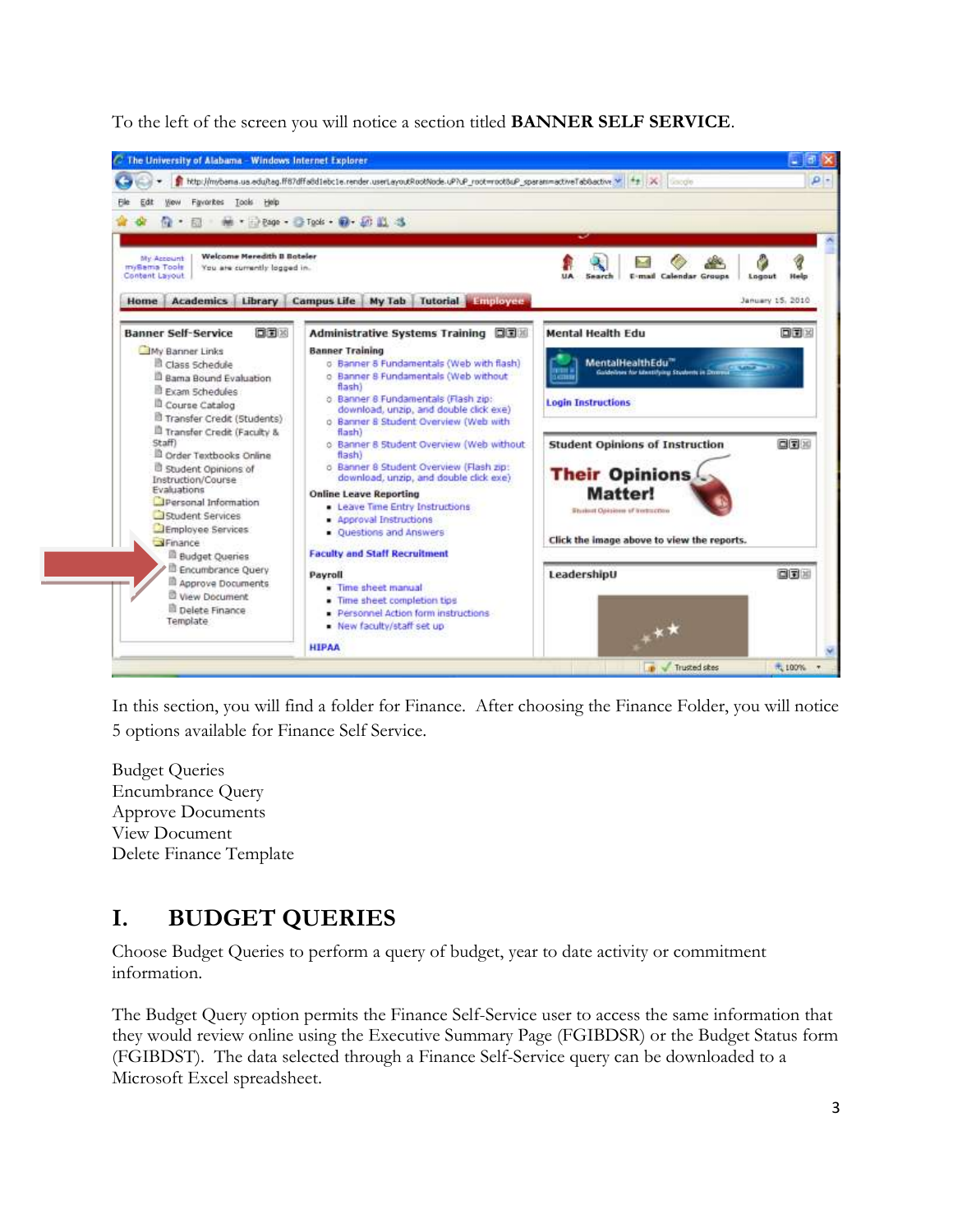A user may build or retrieve three types of queries:

- Budget Query by Account
- **•** Budget Query by Organization Hierarchy
- Budget Quick Query

|                                                                                                                                    |                                                                                                                                  |                     |                        |                              | l. le     |
|------------------------------------------------------------------------------------------------------------------------------------|----------------------------------------------------------------------------------------------------------------------------------|---------------------|------------------------|------------------------------|-----------|
|                                                                                                                                    | https://mybana.ua.edu/cp/render.UserLayoutRootNode.uP/uP_tparammutfbutf=%2fcp%2flogw%2flogw%3fsys%3dsr >   +   ++   X     -= civ |                     |                        |                              | $\rho$ .  |
| <b>Wew</b><br>Edit                                                                                                                 | Favorites Tools Help                                                                                                             |                     |                        |                              |           |
| 局<br>×                                                                                                                             | <b>Mi * 2000 · 3 Took · 日 近旦 3</b>                                                                                               |                     |                        |                              |           |
| $m$ Bama                                                                                                                           |                                                                                                                                  |                     |                        |                              |           |
| <b>M</b> Back to<br><b>Employee Tab</b>                                                                                            |                                                                                                                                  | <b>UA</b><br>Search | E-mail Calendar Groups | ô<br>Logout                  | 9<br>Help |
| <b>Personal Information</b>                                                                                                        | <b>Finance</b><br><b>Student Services</b><br>Employee                                                                            |                     |                        |                              |           |
| Search                                                                                                                             | Go                                                                                                                               |                     | MENU                   | <b>SITE MAP</b><br>HELP      |           |
| Retrieve Query.                                                                                                                    | To create a new query choose a query type and select Create Query. To retrieve an existing query choose a saved query and select |                     |                        |                              |           |
|                                                                                                                                    | Budget Status by Organizational Hierarchy<br><b>Budget Status by Account</b>                                                     |                     |                        |                              |           |
|                                                                                                                                    | Budget Status by Organizational Hierarchy<br><b>Budget Quick Query</b>                                                           |                     |                        |                              |           |
|                                                                                                                                    |                                                                                                                                  |                     |                        |                              |           |
|                                                                                                                                    | None<br>w                                                                                                                        |                     |                        |                              |           |
|                                                                                                                                    | Retrieve Query                                                                                                                   |                     |                        |                              |           |
|                                                                                                                                    |                                                                                                                                  |                     |                        |                              |           |
|                                                                                                                                    | Budget Queries   Encumbrance Query   Approve Documents   View Document   Delete Finance Template                                 |                     |                        |                              |           |
|                                                                                                                                    | eritius                                                                                                                          |                     |                        | THE UNIVERSITY OF            |           |
| <b>Budget Queries</b><br>Create a New Query<br>Type<br><b>Retrieve Existing Query</b><br><b>Saved Query</b><br><b>RELEASE: 8.1</b> | <b><i><u>Securad</u></i></b><br>VERIETT                                                                                          |                     |                        | <b>JABAN</b><br>FOUNDED 1831 |           |

### **Budget Query by Account (similar to FGIBDST/FRIGITD )**

The Budget Query by Account option allows a user to view budget information for organization detailed by account code. Users can review budget information by account for the Fiscal Period, Year to Date and Commitment type by:

- Specific FOAPAL values
- A Specific Organization
- All Organizations (cannot use rollup but can use % wildcard)
- Grant (will pull inception to date when Grant is entered)
- Fund Type
- Account Type
- Revenue Accounts

There are four drill down levels to a Budget Query by Account: Account Detail, Transactions Detail, Document Detail and View the Document. You may wildcard either or both the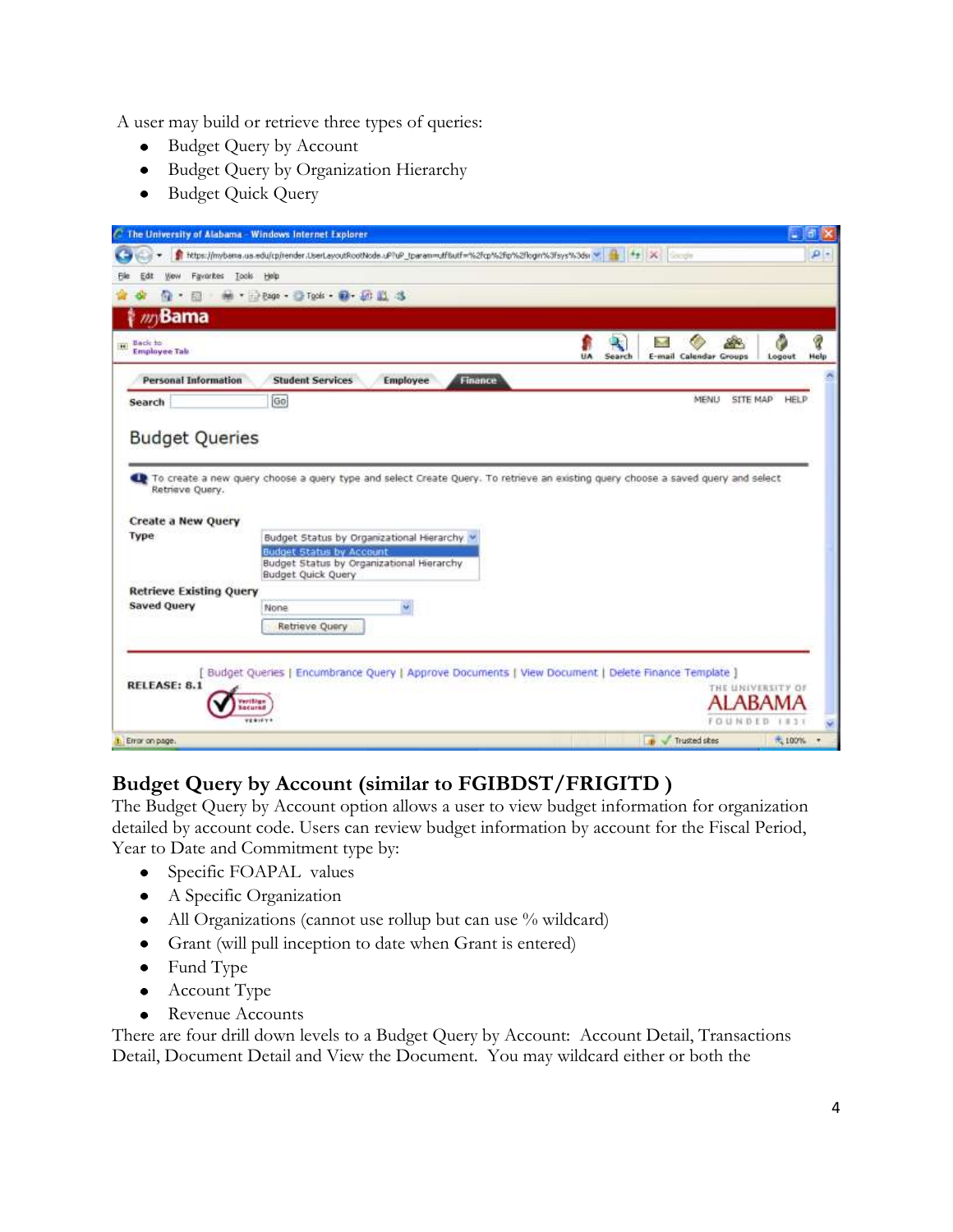organization or account (as well as other values). This does not work with hierarchical organization or account codes (no rollups).

### **Budget Query by Organization Hierarchy (high level summary)**

The Budget Query by Organization Hierarchy option allows users to view summarized budget information using actual or hierarchical organization or account codes. Users can review budget information for organizations:

- Hierarchical Structure
- Specific Funds, high-level Organization, Accounts and Programs
- Fund Type
- Account Type
- Revenue Accounts

The levels of this type of query include: Organizational Hierarchy, External Account Type (levels 1 and 2), Account Detail, Transaction Detail, Document Detail and View the Document. **The Grant option cannot be used here.**

### **Budget Quick Query (similar to FGIBDST/FRIGITD)**

The Budget Quick Query option mimics the output one sees from Banner Baseline form FGIBDST for Budget Status. It is used to review budget information by Adjusted Budget, Year to Date, Commitments, and Available Balance by:

- Specific FOAPAL values
- A specific organization
- All organizations (cannot use rollup but can use % wildcard)
- Grant (will pull inception to date through the end of the fiscal year when Grant is entered)
- Revenue Accounts

**Data is not comparative and is for a specific fiscal year to date. The levels of this type of query do not allow drill down.** This query does not work with hierarchical organization or account codes (no rollups).

After selecting one of the three query types above, click the **Create Query** icon.

The next screen allows you to select the Operating Ledger Data columns to display on the report.

#### **Operating Ledger Data Columns**

Users may choose from the following Operating Ledger Data columns for Budget Query by Account and Budget Query by Organizational Hierarchy:

| <b>Adopted Budget</b>    | <b>Year to Date Activity</b> |
|--------------------------|------------------------------|
| <b>Budget Adjustment</b> | <b>Encumbrances</b>          |
| <b>Adjusted Budget</b>   | Reservations                 |
| <b>Temporary Budget</b>  | <b>Commitments</b>           |
| <b>Accounted Budget</b>  | <b>Available Balance</b>     |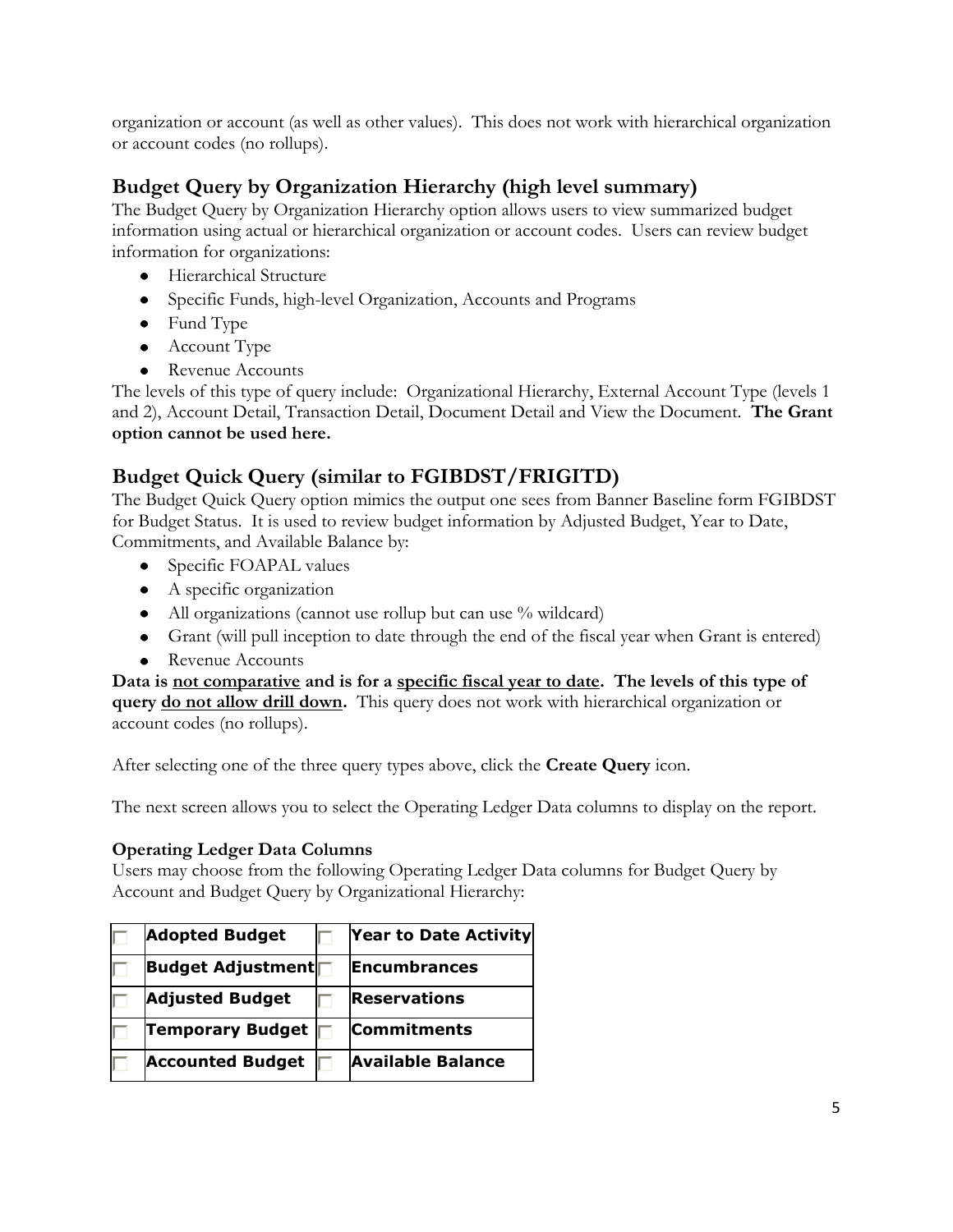Adopted Budget = Original Budget (always Permanent Budget) Budget Adjustment = Permanent and Temporary Adjustments Adjusted Budget = Adopted Budget plus all Budget Adjustments (also called Current Budget) – **no drill down available** Temporary Budget = Temporary Budget Adjustments Adjusted Budget Drilldown = Adopted Budget plus all Budget Adjustments based on Transaction Date Year to Date Activity  $=$  Year to Date Activity  $-$  actual charges Encumbrances = Encumbrances, Purchase Orders  $Reservations = Requirements$ Commitments = Encumbrances + Reservations **- no drill down available** Balance = Available Balance (Adjusted Budget – YTD Activity – Commitments) **- no drill down available**

#### **Saving Queries**

If you would like to save the query for future use, enter a name for your query in the **Save Query As** field. *Note: Do not use the following non-standard characters in your query name. They are the semicolon (;), slash (/), ampersand (* $\mathcal{O}$ *), at sign (* $\mathcal{O}$ *), and question mark (?).* 

A query can be saved as a template on each screen. However, each time a query is saved, only the information entered and queried up until that point is saved. A user can enter a query and save it on each screen under a different name, creating several templates, each with its own detail or path. Queries may be saved as "Shared" or "Personal." Other users may access "Shared" queries; "Personal" queries may be accessed only by the user who created them. *Note: You can use the Delete Finance Template link to delete your personal templates.*

| Fiscal Periods for Charts A, C, D, E: | Fiscal Periods for Charts L, N, T: |
|---------------------------------------|------------------------------------|
| $01 = October$                        | $01 =$ July                        |
| $02$ = November                       | $02$ = August                      |
| $03 = December$                       | $03$ = September                   |
| $04 =$ January                        | $04 = October$                     |
| $05 = \text{February}$                | $05 = November$                    |
| $06$ = March                          | $06 = December$                    |
| $07 =$ April                          | $07 =$ January                     |
| $08 =$ May                            | $08 = \text{February}$             |
| $09 =$ June                           | $09$ = March                       |
| $10 =$ July                           | $10 =$ April                       |
| $11 =$ August                         | $11 =$ May                         |
| $12 =$ September                      | $12 =$ June                        |
| $13$ = September (same as period 12)  | $13 =$ June (same as period 12)    |
| $14 =$ September with accrual period  | $14 =$ June with accrual period    |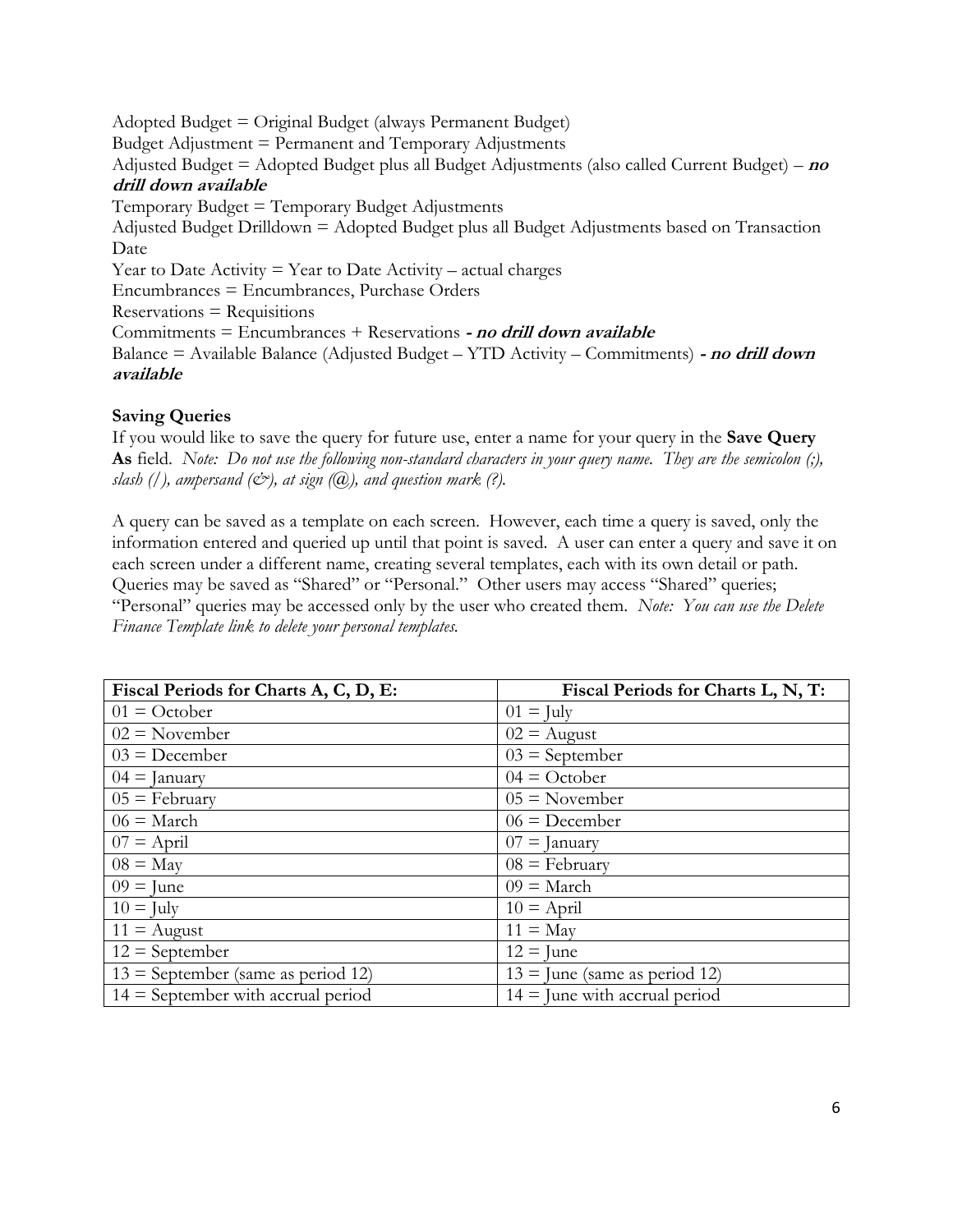#### **Query Parameters**

|                                                       |               | Enter the appropriate parameters for your query.                                                                                                                                                                                                                                                                                                                                                                  |                 |              |                        |        |           |
|-------------------------------------------------------|---------------|-------------------------------------------------------------------------------------------------------------------------------------------------------------------------------------------------------------------------------------------------------------------------------------------------------------------------------------------------------------------------------------------------------------------|-----------------|--------------|------------------------|--------|-----------|
| The University of Alabama - Windows Internet Explorer |               |                                                                                                                                                                                                                                                                                                                                                                                                                   |                 |              |                        |        | Ξ         |
|                                                       |               | https://mybana.ua.edu/cp/render.UserLayoutRootNode.uP/tuP_tparammutfbutf=%2fcp%2fip%2flogm%3fsys%3dsi w   +   +   +   X     Cocole                                                                                                                                                                                                                                                                                |                 |              |                        |        | $\rho$ .  |
| Favorites<br>Vienva                                   | Tools Help    |                                                                                                                                                                                                                                                                                                                                                                                                                   |                 |              |                        |        |           |
|                                                       |               | · 图 · 输 · 分2000 · 日Took · 四· 四 四 名                                                                                                                                                                                                                                                                                                                                                                                |                 |              |                        |        |           |
| $m$ Bama                                              |               |                                                                                                                                                                                                                                                                                                                                                                                                                   |                 |              |                        |        |           |
| Back to<br><b>Employee Tab</b>                        |               |                                                                                                                                                                                                                                                                                                                                                                                                                   |                 | UA<br>Search | E-mail Calendar Groups | Logout | 9<br>Help |
| <b>Budget Queries</b>                                 |               |                                                                                                                                                                                                                                                                                                                                                                                                                   |                 |              |                        |        |           |
| <b>Fiscal year:</b><br>Comparison Fiscal year: None v | $2010$ $\sim$ | Inception to Date. Otherwise, all information retrieved is through the Fiscal Year to Date.<br>1. To perform a comparison query select a Comparison Fiscal Year and Period in addition to the required Fiscal Year and Period. With this<br>selection, all details retrieved will be placed next to the corresponding comparison fiscal period.<br><b>Fiscal period:</b><br><b>Comparison Fiscal period: None</b> | 01 <sup>3</sup> |              |                        |        |           |
| <b>Commitment Type:</b>                               | All           |                                                                                                                                                                                                                                                                                                                                                                                                                   |                 |              |                        |        |           |
| Chart of Accounts                                     | A.            | Account Index                                                                                                                                                                                                                                                                                                                                                                                                     |                 |              |                        |        |           |
| Fund                                                  | 11000         | Activity                                                                                                                                                                                                                                                                                                                                                                                                          |                 |              |                        |        |           |
| <b>Organization</b>                                   | 502401        | Location                                                                                                                                                                                                                                                                                                                                                                                                          |                 |              |                        |        |           |
| Grant 1D                                              |               | Fund Type                                                                                                                                                                                                                                                                                                                                                                                                         |                 |              |                        |        |           |
| Account.                                              |               | Account Type                                                                                                                                                                                                                                                                                                                                                                                                      |                 |              |                        |        |           |
| Program                                               |               |                                                                                                                                                                                                                                                                                                                                                                                                                   |                 |              |                        |        |           |
| <b>7 Include Revenue Accounts</b>                     |               |                                                                                                                                                                                                                                                                                                                                                                                                                   |                 |              |                        |        |           |
| Save Query as:                                        |               |                                                                                                                                                                                                                                                                                                                                                                                                                   |                 |              |                        |        |           |
|                                                       |               |                                                                                                                                                                                                                                                                                                                                                                                                                   |                 |              |                        |        |           |

*Note: You must choose either a valid organization or a valid grant and chart of accounts to retrieve any data.* Enter a query name to save the query for reuse.

Choose the Submit Query button.

The page will refresh and display the results of your query along with the parameters that were selected.

The following Shared Queries are available:

**Budget Detail for drill-down** - Columns include Adopted Budget, Budget Adjustments and Adjusted Budget. Drill down is available for Adopted Budget and Budget Adjustments. The two columns total Adjusted Budget.

**Commitments Detail drilldown** – Columns include Encumbrances, Reservations and Commitments. Drill down is available for Encumbrances and Reservations. The two columns total Commitments.

**FGIBDST Query** – Columns include Adjusted Budget, YTD Activity, Commitments and Available Balance. These are the same columns viewed on FGIBDST.

\*\*Use Commitment Type of ALL – UA does not distinguish between committed and uncommitted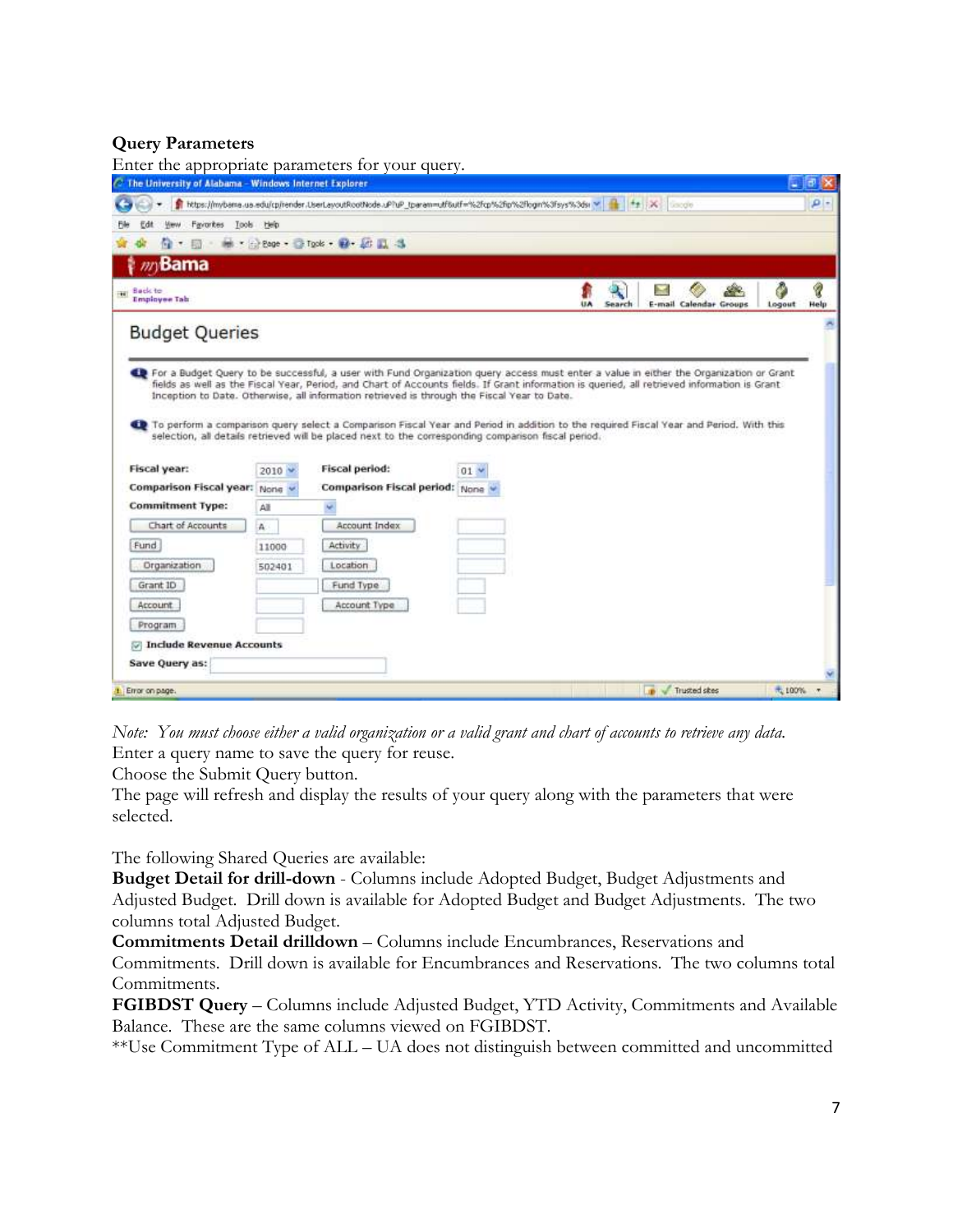| The University of Alabama - Windows Internet Explorer |                                                |                            |                     |     |                                                                                                                            |                                                                                                                                                                                                                                                                                       |                | ø        |
|-------------------------------------------------------|------------------------------------------------|----------------------------|---------------------|-----|----------------------------------------------------------------------------------------------------------------------------|---------------------------------------------------------------------------------------------------------------------------------------------------------------------------------------------------------------------------------------------------------------------------------------|----------------|----------|
|                                                       |                                                |                            |                     |     | https://mybaria.ua.adu/cp/render.UserLayoutRootNode.uP/uP_tparammutfbutf=%2fcp%2flo%2flogn%3fsys%3dsi =   ++   X     Cocoo |                                                                                                                                                                                                                                                                                       |                | $\rho$ . |
| Favorites                                             | Tools Help                                     |                            |                     |     |                                                                                                                            |                                                                                                                                                                                                                                                                                       |                |          |
|                                                       | · 图 · Mi · 2000 · 3 Took · W · 四目 3            |                            |                     |     |                                                                                                                            |                                                                                                                                                                                                                                                                                       |                |          |
| Bama                                                  |                                                |                            |                     |     |                                                                                                                            |                                                                                                                                                                                                                                                                                       |                |          |
|                                                       |                                                |                            |                     |     |                                                                                                                            |                                                                                                                                                                                                                                                                                       |                | 9        |
| Back to<br><b>Employee Tab</b>                        |                                                |                            |                     |     | UA<br>Search                                                                                                               | E-mail Calendar Groups                                                                                                                                                                                                                                                                | Logout         | Help     |
|                                                       |                                                |                            |                     |     |                                                                                                                            |                                                                                                                                                                                                                                                                                       |                |          |
|                                                       | Compute Additional Columns pull down lists.    |                            |                     |     |                                                                                                                            | Select a link in the Query Results list to retrieve detail information for the specific item chosen. Select one of the Download options to<br>download Budget Query data to a Microsoft Excel spreadsheet. Calculate user defined columns for the query by making selections from the |                |          |
| <b>Report Parameters</b>                              |                                                |                            |                     |     |                                                                                                                            |                                                                                                                                                                                                                                                                                       |                |          |
|                                                       | <b>Organization Budget Status Report</b>       |                            |                     |     |                                                                                                                            |                                                                                                                                                                                                                                                                                       |                |          |
|                                                       |                                                | <b>By Account</b>          |                     |     |                                                                                                                            |                                                                                                                                                                                                                                                                                       |                |          |
|                                                       |                                                | Period Ending Dec 31, 2009 |                     |     |                                                                                                                            |                                                                                                                                                                                                                                                                                       |                |          |
|                                                       |                                                |                            |                     |     |                                                                                                                            |                                                                                                                                                                                                                                                                                       |                |          |
|                                                       |                                                | As of Jan 19, 2010         |                     |     |                                                                                                                            |                                                                                                                                                                                                                                                                                       |                |          |
|                                                       | Chart of Accounts A The University of Alabama. |                            | Commitment Type All |     |                                                                                                                            |                                                                                                                                                                                                                                                                                       |                |          |
| Fund                                                  | 11000 Operations - E&G                         |                            | Program             | All |                                                                                                                            |                                                                                                                                                                                                                                                                                       |                |          |
| Organization                                          | 502401 Financial Accounting and Rep Activity   |                            |                     | AI  |                                                                                                                            |                                                                                                                                                                                                                                                                                       |                |          |
| Account                                               | 7%                                             |                            | Location            | All |                                                                                                                            |                                                                                                                                                                                                                                                                                       |                |          |
| <b>Query Results</b>                                  |                                                |                            |                     |     |                                                                                                                            |                                                                                                                                                                                                                                                                                       |                |          |
| <b>Account Account Title</b>                          |                                                | <b>Budget</b>              | <b>Budget</b>       |     | <b>Budget</b>                                                                                                              | FY10/PD03 Adjusted FY10/PD03 Year to Date FY10/PD03 Committed FY10/PD03                                                                                                                                                                                                               | <b>Balance</b> |          |
| 700001 Expenditure Budget Pool                        |                                                |                            | 98,706.00           |     | 0.00                                                                                                                       | 0.00.                                                                                                                                                                                                                                                                                 | 98.706.00      |          |
| 712106 Printers                                       |                                                |                            | 0.00                |     | 209.00                                                                                                                     | 0.00.                                                                                                                                                                                                                                                                                 | 209.00)        |          |
| 714201 Copy Paper                                     |                                                |                            | 0.00                |     | 329.28                                                                                                                     | 0.00.                                                                                                                                                                                                                                                                                 | 329.28)        |          |
| 714301 Office Supplies                                |                                                |                            | 0.00                |     | 610.84                                                                                                                     | 0.00.                                                                                                                                                                                                                                                                                 | 610.84         |          |
|                                                       |                                                |                            |                     |     |                                                                                                                            |                                                                                                                                                                                                                                                                                       |                |          |
| Done                                                  |                                                |                            |                     |     |                                                                                                                            | Trusted sites                                                                                                                                                                                                                                                                         | ft. 100%       |          |

Highlighted items can be drilled down for more detail.

#### **Comparison Queries**

When users choose their desired parameters, they may select a Fiscal Period and Year to compare to the required Fiscal Period and Year. (Budget Quick Query only shows one fiscal year). With this selection, all the details that are retrieved will be placed next to the corresponding comparison Fiscal Period.

#### **Downloading query data to a spreadsheet**

Users can download budget query data to a Microsoft Excel spreadsheet and then edit it, according to their reporting needs.

#### **User-calculated columns**

The detail screen provides the capability to add "user calculated columns" to a query. The user may add, subtract, multiply, divide, or get a percentage of any two Operating Ledger Columns, choose where they should be displayed, and name them. These columns may be removed, saved, or added from a query or template at any time. *Note: The User Calculated columns cannot be downloaded into Excel because they are just calculations.*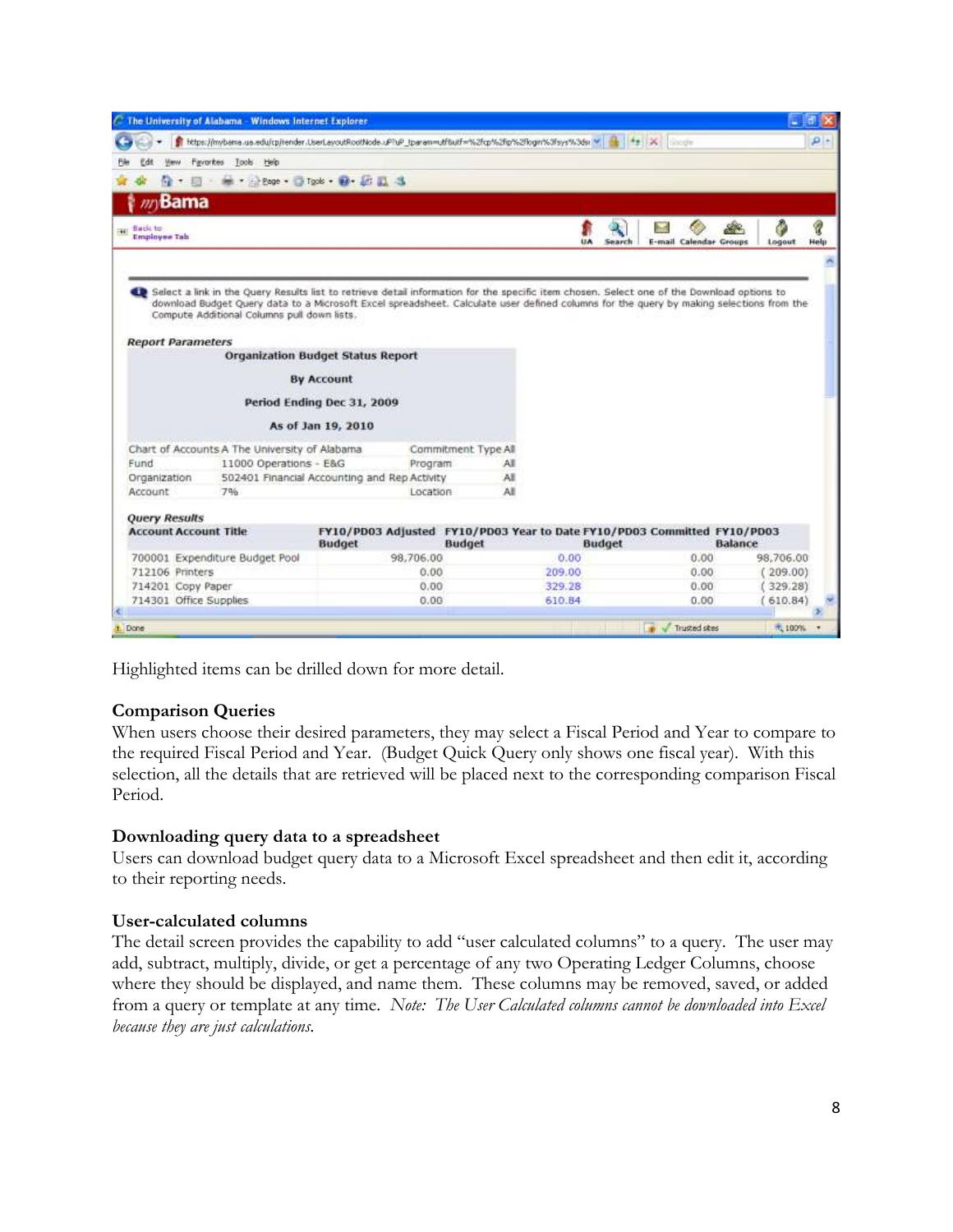# **II. ENCUMBRANCE QUERY (similar to FGIOENC or FGIENCD)**

The Encumbrance Query feature of Finance Self-Service allows users to review outstanding Encumbrance information, as they would use the online forms – Organizational Encumbrance List (FGIOENC) or Detail Encumbrance Activity (FGIENCD).

Users may enter any FOAPAL values to narrow their selection. They must populate the Organization or Grant fields to submit a query, though wildcards are permitted in these fields.

Once the parameters are selected for a particular query and submitted, the Encumbrance query brings back information on the related encumbrances by account code. The report displays the following information: Fiscal period, Chart of Accounts, FOAPAL elements, Account, Document Code, Description, Encumbrance information and amounts, Percentage used and totals.

Choose **Encumbrance Query** from the Finance Menu.

| The University of Alabama - Windows Internet Explorer                                                                                                                 |                              |                                                                                                                                |        |    |        |    |                        |         | $\Box$ $\Box$ $\times$ |
|-----------------------------------------------------------------------------------------------------------------------------------------------------------------------|------------------------------|--------------------------------------------------------------------------------------------------------------------------------|--------|----|--------|----|------------------------|---------|------------------------|
|                                                                                                                                                                       |                              | https://mybana.ua.adu/cp/tender.UserLayoutRootNode.uP?uP_tparammutfbutf=%2fcp%2fip%2flogn%3fsys%3dsi v   +   +   +   X   Cocoo |        |    |        |    |                        |         | $\rho$ .               |
| Favorites<br>View                                                                                                                                                     | Tools Help                   |                                                                                                                                |        |    |        |    |                        |         |                        |
| G)                                                                                                                                                                    |                              | · 图 · M · 2000 · 3 Took · 四· 四 四 3                                                                                             |        |    |        |    |                        |         |                        |
| Bama                                                                                                                                                                  |                              |                                                                                                                                |        |    |        |    |                        |         |                        |
| Back to<br><b>Employee Tab</b>                                                                                                                                        |                              |                                                                                                                                |        | UA | Search | h. | E-mail Calendar Groups | Logout  | q<br>Help              |
| The Choose an existing query and select Ketneve Query or create a new query. Select Submit Query to display the query results, For an<br><b>Existing Query None Y</b> | Retrieve Query               | Encumbrance Query to be successful, you must enter a value in the Organization Field or the Grant Field.                       |        |    |        |    |                        |         |                        |
| <b>Fiscal year</b><br><b>Encumbrance Status</b><br><b>Commitment Type</b>                                                                                             | $2010 -$<br>Open<br>×<br>All | <b>Fiscal period</b><br>w                                                                                                      | $03 -$ |    |        |    |                        |         |                        |
| Chart of Accounts<br>Fund                                                                                                                                             | A<br>11000                   | Account Index<br>Activity                                                                                                      |        |    |        |    |                        |         |                        |
| Organization<br>Grant ID<br>Account                                                                                                                                   | 214101<br>7%                 | Location<br>Fund Type<br>Account Type                                                                                          |        |    |        |    |                        |         |                        |
| Program<br>Save Query as:<br>m                                                                                                                                        | Shared                       |                                                                                                                                |        |    |        |    |                        |         |                        |
| Submit Query                                                                                                                                                          |                              |                                                                                                                                |        |    |        |    |                        |         |                        |
| Encumbrance Query                                                                                                                                                     |                              |                                                                                                                                |        |    |        |    | Trusted skes           | A: 100% |                        |

Enter appropriate parameters or retrieve an existing query.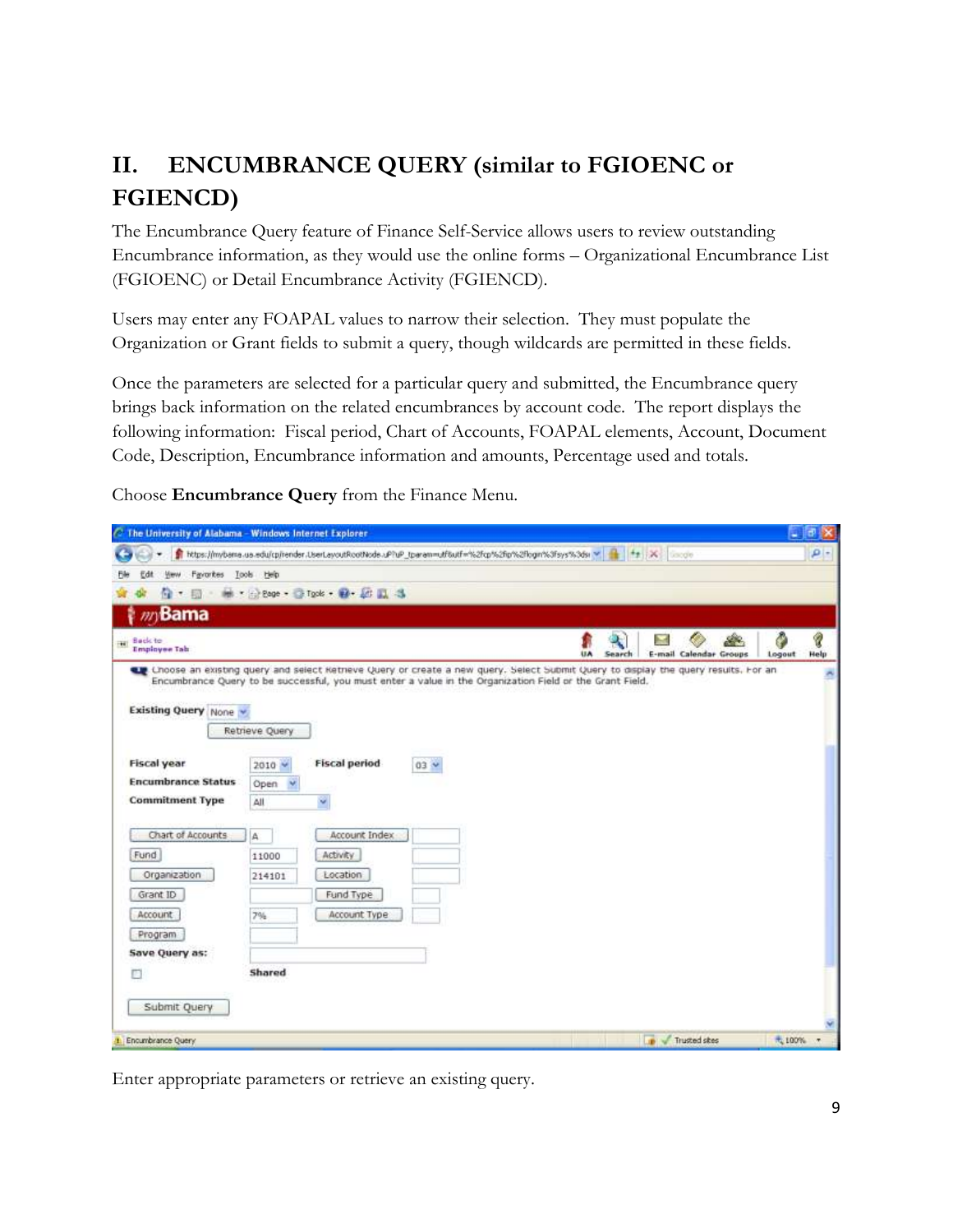Click the Submit Query button.

|                                |                               | The University of Alabama - Windows Internet Explorer |                                                  |                                                                                                                              |                                           |                        |                                      |            | $\Box$ and $\times$         |           |
|--------------------------------|-------------------------------|-------------------------------------------------------|--------------------------------------------------|------------------------------------------------------------------------------------------------------------------------------|-------------------------------------------|------------------------|--------------------------------------|------------|-----------------------------|-----------|
|                                |                               |                                                       |                                                  | https://mybaria.ua.adu/cp/render.UserLayoutRootNode.uP?uP_tparammutfbutf=%2fcp%2flot%2flogn%3fsys%3dsi =   ++   X     Cocolo |                                           |                        |                                      |            |                             | $\rho$ .  |
|                                | Favorites                     | Tools Help                                            |                                                  |                                                                                                                              |                                           |                        |                                      |            |                             |           |
|                                |                               |                                                       | · 图 · M · 2000 · 3 Took · W · 20 回 3             |                                                                                                                              |                                           |                        |                                      |            |                             |           |
|                                | Bama                          |                                                       |                                                  |                                                                                                                              |                                           |                        |                                      |            |                             |           |
|                                |                               |                                                       |                                                  |                                                                                                                              |                                           |                        |                                      |            |                             |           |
| Back to<br><b>Employee Tab</b> |                               |                                                       |                                                  |                                                                                                                              |                                           | UA<br>Search           | <b>And</b><br>E-mail Calendar Groups |            | Logout                      | Q<br>Help |
|                                |                               |                                                       |                                                  |                                                                                                                              |                                           |                        |                                      |            |                             |           |
|                                |                               |                                                       |                                                  | Open Encumbrance Summary by Document, Account Distribution                                                                   |                                           |                        |                                      |            |                             |           |
|                                | Period Ending Dec 31, 2009    |                                                       |                                                  |                                                                                                                              |                                           |                        |                                      |            |                             |           |
|                                |                               |                                                       |                                                  |                                                                                                                              |                                           |                        |                                      |            |                             |           |
|                                | As of Jan 19, 2010            |                                                       |                                                  |                                                                                                                              |                                           |                        |                                      |            |                             |           |
|                                |                               | Chart of Accounts A The University of Alabama         |                                                  | Commitment Type All                                                                                                          |                                           |                        |                                      |            |                             |           |
| Fund Code<br>Oran Code         |                               | 11000 Operations - E&G                                |                                                  | Program Code                                                                                                                 | All<br>All                                |                        |                                      |            |                             |           |
| Account Code                   | 7%                            |                                                       | 214101 Dean's Office - Engineering Activity Code | Location Code                                                                                                                | All                                       |                        |                                      |            |                             |           |
|                                |                               |                                                       |                                                  |                                                                                                                              |                                           |                        |                                      |            |                             |           |
| <b>Query Results</b>           |                               |                                                       |                                                  |                                                                                                                              |                                           |                        |                                      |            |                             |           |
|                                | Code                          | <b>Account Document Description</b>                   | Original<br><b>Commitments Adjustments</b>       | Encumbrance                                                                                                                  | <b>Encumbrance</b><br><b>Liquidations</b> | Year to<br><b>Date</b> | Current<br><b>Commitments Used</b>   | <b>G/n</b> | Cmt Type                    |           |
| 71140                          | P0025847                      | Mark 1<br>Perimutter                                  | 9,603.00                                         | 0.00                                                                                                                         | 0.00                                      | 0.00                   | 9,603.00                             |            | 0.00 Uncommitted            |           |
| 742107                         | P0024252                      | Amer Society<br>for Engineering<br>Educat             | 1,915.75                                         | 0.00                                                                                                                         | 0.00                                      | 0.00                   |                                      |            | 1,915.75 0.00 Uncommitted   |           |
|                                | 751203 P0024327               | Metro Trailer<br>Leasing Inc                          | 4,130.00                                         | 1,357.00                                                                                                                     | $(1,326.50)$ 1,326.50                     |                        |                                      |            | 4,160.50 24,18 Uncommitted  |           |
| 752123                         | P0973251                      | Northport Elec<br>Supply Inc.                         | 12,777.13                                        | 0.00                                                                                                                         | (1,881.02) 1,881.02                       |                        |                                      |            | 10,896.11 14.72 Uncommitted |           |
|                                | 781411 P0024626               | Covan<br>International<br>Inc                         | 13,645.00                                        | 0.00                                                                                                                         | 0.00                                      | 0.00                   | 13,645.00                            |            | 0.00 Uncommitted            |           |
|                                | Report Total (of all records) |                                                       | 42,070.88                                        | 1,357.00                                                                                                                     | $(3,207.52)$ 3,207.52                     |                        | 40,220.36 7.39                       |            |                             |           |
| Error on page.                 |                               |                                                       |                                                  |                                                                                                                              |                                           |                        | Trusted skes                         |            | ft. 100%                    |           |

## **III. APPROVING DOCUMENTS (similar to FOAUAPP)**

The Finance Self-Service Approve Documents Form allows a user to approve or disapprove a document (requisition, purchase order, invoice, journal voucher, budget change, or encumbrance) on the Web, just as they might online using the FOAUAPP form.

You can submit a document query by:

- User ID
- Document number
- Documents for which you are the next approver
- All documents which you may approve

From the Finance Menu, click on **Approve Documents** to navigate to the Document Page.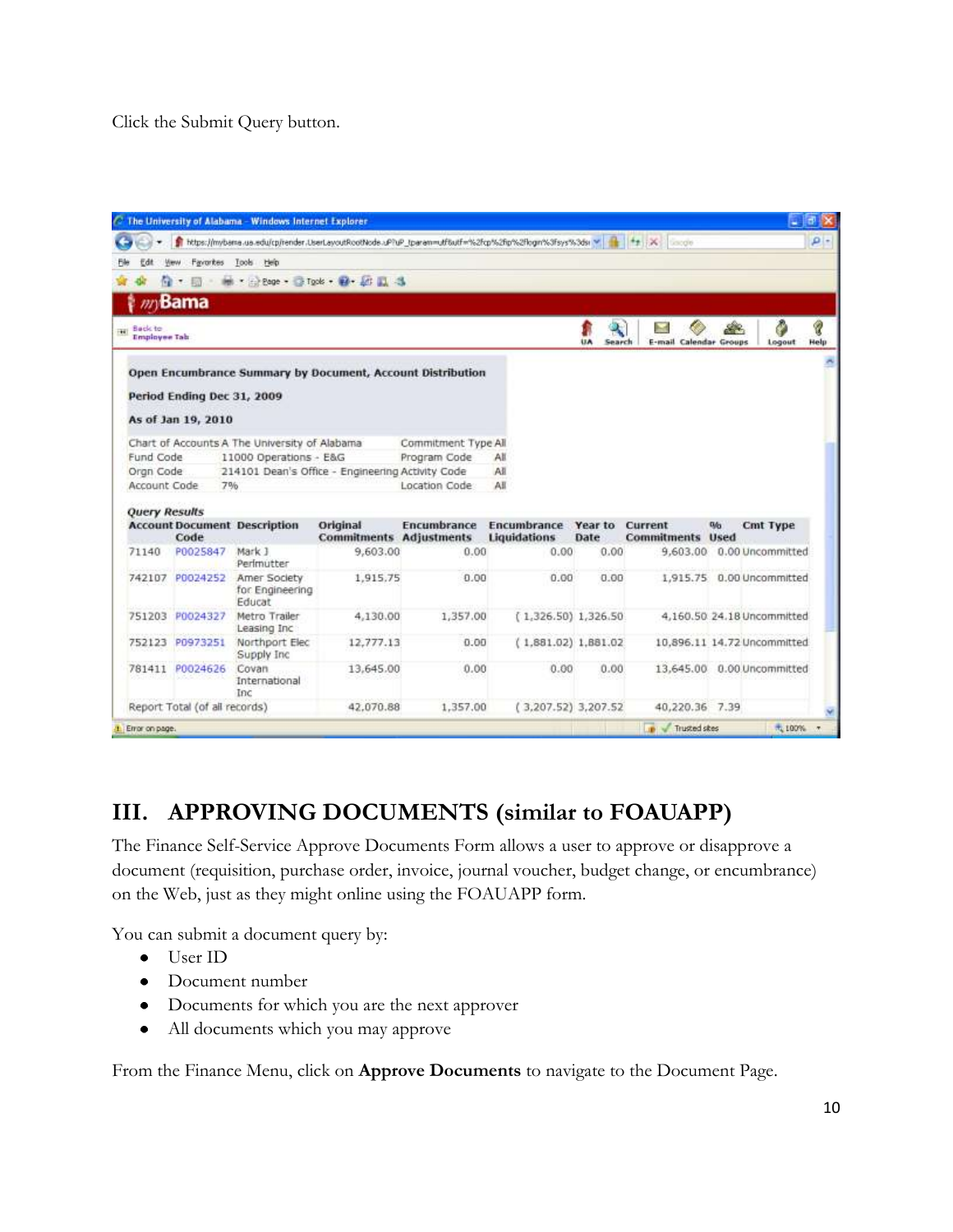| The University of Alabama - Windows Internet Explorer                                                                                                                                  |         |        |             |                        |          | гq                | ø         |
|----------------------------------------------------------------------------------------------------------------------------------------------------------------------------------------|---------|--------|-------------|------------------------|----------|-------------------|-----------|
| https://mybana.ua.adu/cp/render.UserLayoutRootNode.uP/uP_tparammutfbutf="%2fcp%2fkp%2fkpm%3fsys%3dsi v   +   +   +   X   Coccio                                                        |         |        |             |                        |          |                   | $\rho$ .  |
| Favorites<br>Tools Help<br><b>View</b><br>'di                                                                                                                                          |         |        |             |                        |          |                   |           |
| · 图 · M · 2000 · 3 Took · 四· 四 日 3<br>m                                                                                                                                                |         |        |             |                        |          |                   |           |
| $m$ Bama                                                                                                                                                                               |         |        |             |                        |          |                   |           |
| Back to<br><b>Employee Tab</b>                                                                                                                                                         | UA      | Search | <b>And</b>  | E-mail Calendar Groups | 2×       | ê<br>Logout       | 8<br>Help |
| <b>Personal Information</b><br><b>Student Services</b><br>Employee                                                                                                                     | Finance |        |             |                        |          |                   |           |
| Go<br>Search                                                                                                                                                                           |         |        |             | MENU                   | SITE MAP | <b>HELP</b>       |           |
| <b>Enter Approval Parameters</b><br><b>User ID</b><br>MBBOTELE<br><b>Document Number:</b><br>Documents for which you are the next approver<br>G<br>All documents which you may approve |         |        |             |                        |          |                   |           |
| Submit Query                                                                                                                                                                           |         |        |             |                        |          |                   |           |
| [ Budget Queries   Encumbrance Query   Approve Documents   View Document   Delete Finance Template ]<br><b>RELEASE: 8.0</b>                                                            |         |        |             |                        |          | THE UNIVERSITY OF |           |
| weitlign.<br><b>Lecured</b>                                                                                                                                                            |         |        |             |                        |          | ALABAMA           |           |
| VENIFYA                                                                                                                                                                                |         |        |             |                        |          | FOUNDED 1831      |           |
|                                                                                                                                                                                        |         |        |             |                        |          |                   |           |
| Error on page.                                                                                                                                                                         |         |        | <b>They</b> | Trusted skes           |          | 元 100%            | $-7$      |

Enter appropriate parameters.

Click the Submit Query button.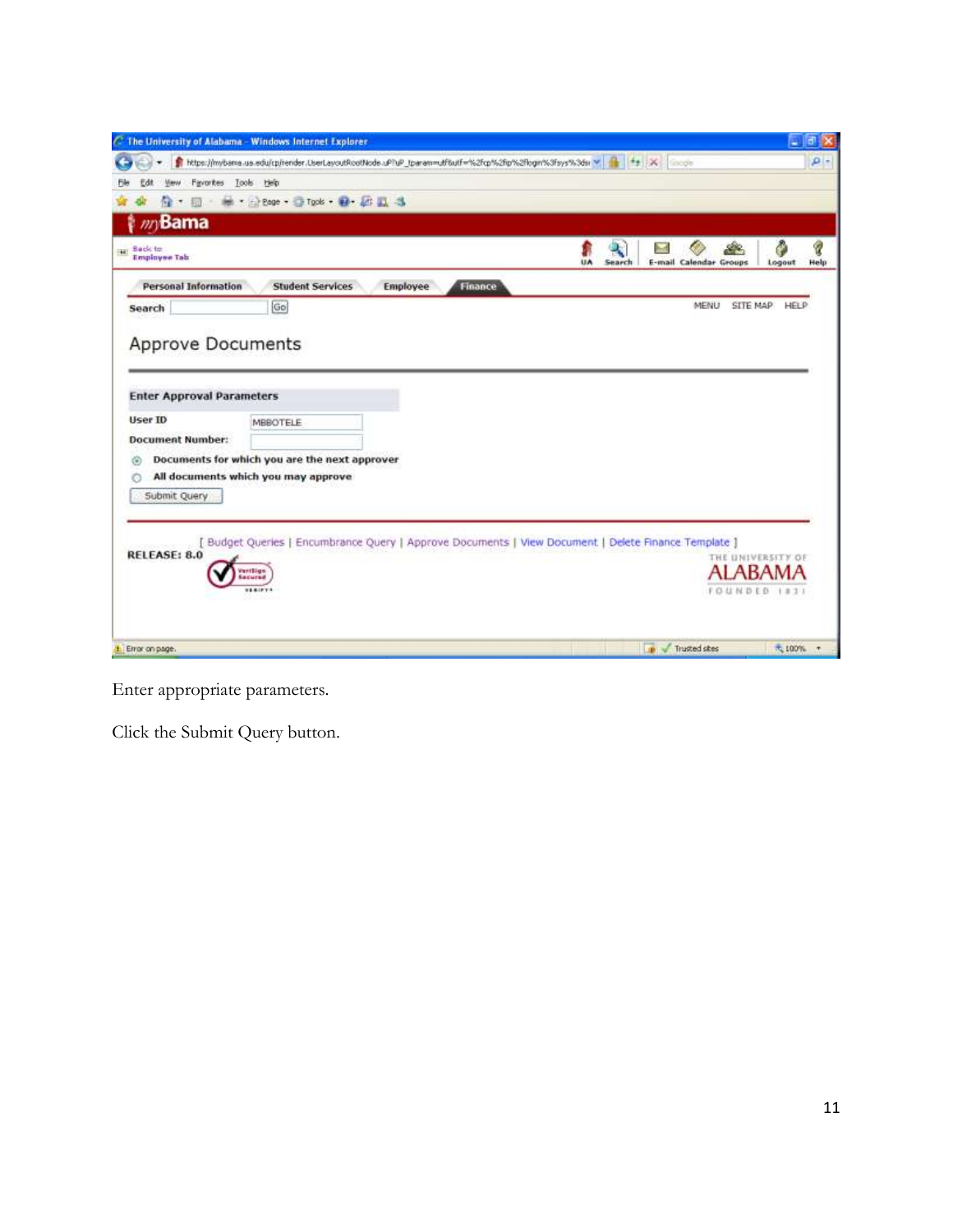| C. The University of Alabama - Windows Internet Explorer |               |   |                                      |   |                                                                                                                    |                |                      |                          |                 |                                      | $=$ $\sigma$                               |            |
|----------------------------------------------------------|---------------|---|--------------------------------------|---|--------------------------------------------------------------------------------------------------------------------|----------------|----------------------|--------------------------|-----------------|--------------------------------------|--------------------------------------------|------------|
| я                                                        |               |   |                                      |   | https://mybaria.ua.adu/cp/render.UserLayoutRootNode.uP/\uP_tparammutfbutf=%2fcp%2fip%2flogn%3fsys%3dsi \v   ++   X |                |                      |                          | <b>Descrite</b> |                                      |                                            | $\Omega$ - |
| Edit<br>Favorites<br>File<br>View                        | Tools Help    |   |                                      |   |                                                                                                                    |                |                      |                          |                 |                                      |                                            |            |
| 局<br>٠.<br>×                                             |               |   | <b>Mi * 2000 * 1000 * 10 10 11 3</b> |   |                                                                                                                    |                |                      |                          |                 |                                      |                                            |            |
| <b>Bama</b>                                              |               |   |                                      |   |                                                                                                                    |                |                      |                          |                 |                                      |                                            |            |
|                                                          |               |   |                                      |   |                                                                                                                    |                |                      |                          |                 |                                      |                                            |            |
| Back to<br><b>Employee Tab</b>                           |               |   |                                      |   |                                                                                                                    |                | UA                   | Search                   | <b>And</b>      | <b>SER</b><br>E-mail Calendar Groups | Logout                                     | Q<br>Help  |
| <b>GDC LEBRITIC.</b>                                     |               |   |                                      |   |                                                                                                                    |                |                      |                          |                 |                                      |                                            |            |
|                                                          |               |   |                                      |   |                                                                                                                    |                |                      |                          |                 |                                      |                                            |            |
| <b>Queried Parameters</b>                                |               |   |                                      |   |                                                                                                                    |                |                      |                          |                 |                                      |                                            |            |
| User ID                                                  |               |   | MBBOTELE Meredith Boteler            |   |                                                                                                                    |                |                      |                          |                 |                                      |                                            |            |
| Document Number:                                         |               |   |                                      |   |                                                                                                                    |                |                      |                          |                 |                                      |                                            |            |
| Documents Shown: All                                     |               |   |                                      |   |                                                                                                                    |                |                      |                          |                 |                                      |                                            |            |
| <b>Approve Documents List</b>                            |               |   |                                      |   |                                                                                                                    |                |                      |                          |                 |                                      |                                            |            |
| <b>Next Approver</b>                                     |               |   | <b>Type NSF Change</b><br>Seq#       |   | Sub# Originating<br><b>User</b>                                                                                    | Amount         | Queue<br><b>Type</b> |                          |                 |                                      | <b>Document History Approve Disapprove</b> |            |
| Ϋ                                                        | <b>REQ</b>    | Y |                                      |   | <b>KEYS003</b>                                                                                                     | 1,375.00       | <b>NSF</b>           |                          |                 |                                      | R0027982 History Approve Disapprove        |            |
| Y                                                        | PO            | Ý |                                      |   | EJDICKEY                                                                                                           | 4,740.00       | <b>NSF</b>           |                          |                 |                                      | P0025982 History Approve Disapprove        |            |
| Y                                                        | JV            |   |                                      | 0 | CDRAKE                                                                                                             | 4,422,887.52   | DOC                  |                          |                 |                                      | F0013496 History Approve Disapprove        |            |
| Y                                                        | JV            |   |                                      | 0 | CDRAKE                                                                                                             | 15,351.98      | DOC                  |                          |                 |                                      | F0013504 History Approve Disapprove        |            |
| ٧                                                        | JV            |   |                                      | Ö | <b>DFRANK</b>                                                                                                      | 269.50         | DOC                  |                          |                 |                                      | J0002582 History Approve Disapprove        |            |
| Y                                                        | 3V            |   |                                      | 0 | DFRANK                                                                                                             | 275.50         | DOC                  |                          |                 |                                      | J0003105 History Approve Disapprove        |            |
| Y                                                        | $\mathcal{W}$ |   |                                      | 0 | <b>NCALVERT</b>                                                                                                    | 5.000.00       | DOC                  |                          |                 |                                      | J0003128 History Approve Disapprove        |            |
| Υ                                                        | JV.           |   |                                      | 0 | KMORTHLAND                                                                                                         | 3,000.00       | DOC                  |                          |                 |                                      | J0003353 History Approve Disapprove        |            |
| Y                                                        | $\mathcal{W}$ |   |                                      | o | CAWALKER                                                                                                           | 12,605.50      | DOC                  |                          |                 |                                      | 10004339 History Approve Disapprove        |            |
| Y.                                                       | <b>IV</b>     |   |                                      | 0 | LHINTON                                                                                                            | 6,000.00       | DOC                  |                          |                 |                                      | 10004341 History Approve Disapprove        |            |
| Ÿ                                                        | JV.           |   |                                      | Ũ | TREED                                                                                                              | 11,500.02      | DOC                  |                          |                 |                                      | 10004653 History Approve Disapprove        |            |
| Y.                                                       | <b>JV</b>     |   |                                      | 0 | RMMILLER                                                                                                           | 2,500.00       | DOC                  |                          |                 |                                      | J0004690 History Approve Disapprove        |            |
| Ÿ                                                        | JV            |   |                                      | Ō | <b>EWALLACE</b>                                                                                                    | 4,278.80       | DOC                  |                          |                 |                                      | 30004726 History Approve Disapprove        |            |
| Y.                                                       | JV.           |   |                                      | 0 | DFRANK                                                                                                             | 1,030.00       | DOC                  |                          |                 |                                      | J0004733 History Approve Disapprove        |            |
| ٧                                                        | 3V            |   |                                      | 0 | TBARRON                                                                                                            | 800.00         | DOC                  |                          |                 |                                      | 10004734 History Approve Disapprove        |            |
| Y                                                        | JV.           |   |                                      | 0 | CDRAKE                                                                                                             | 91.60          | DOC                  |                          |                 |                                      | JCLD0159 History Approve Disapprove        |            |
| <b>SE</b>                                                | 33.4          |   |                                      | n | <b>PERSONAL ARM</b>                                                                                                | $r$ $r$ an $n$ | nne                  | <b>SUPPLIER IS THE R</b> |                 |                                      | <b>Pilano</b>                              |            |
| Error on page.                                           |               |   |                                      |   |                                                                                                                    |                |                      |                          | Trusted sites   |                                      | 九 100%                                     |            |

Select the document you would like to approve by clicking the approve link.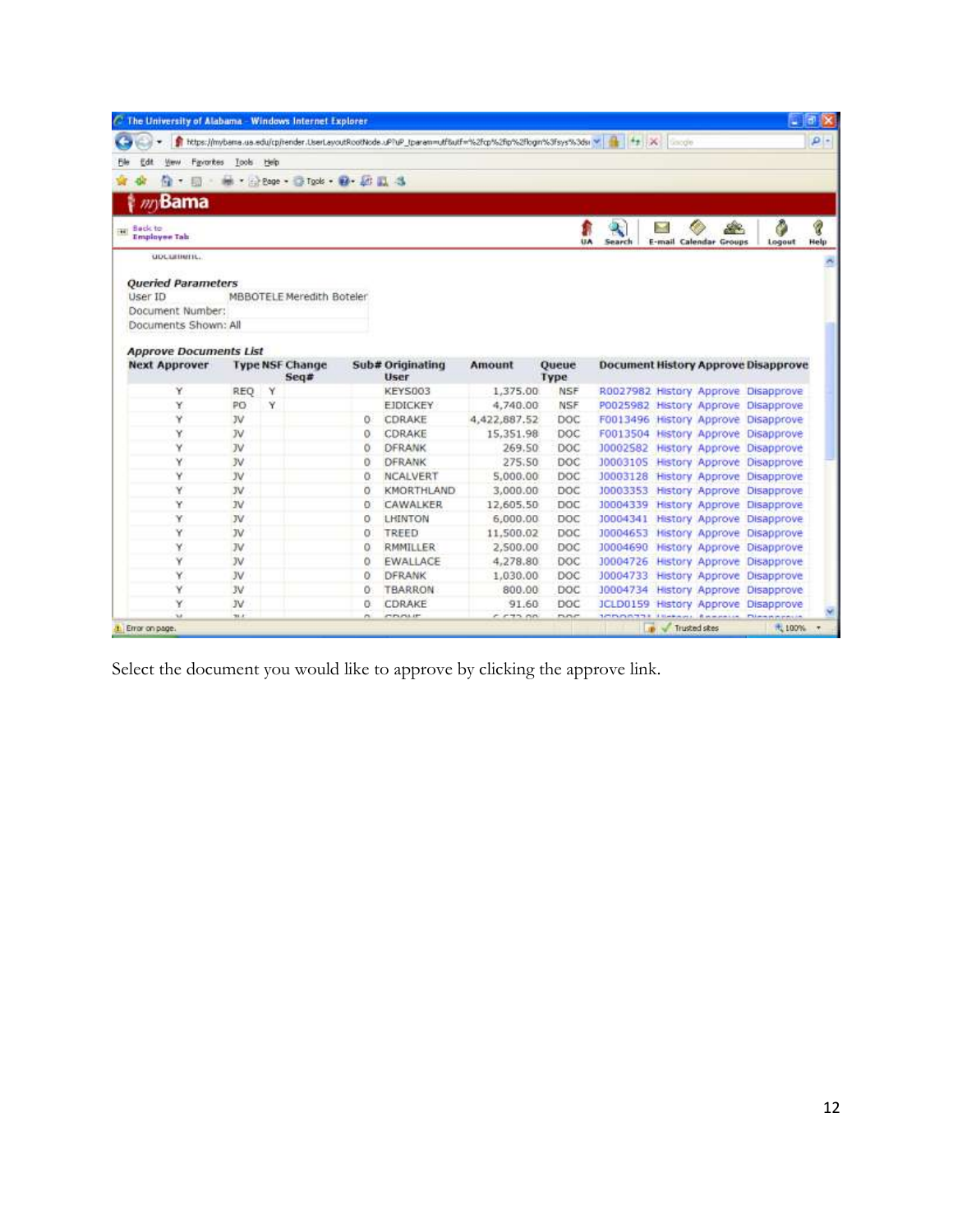|                                                                                    |                                                                                                                            |              |                                                       | $-10$     |
|------------------------------------------------------------------------------------|----------------------------------------------------------------------------------------------------------------------------|--------------|-------------------------------------------------------|-----------|
|                                                                                    | https://mybana.ua.adu/cp/render.UserLayoutRootNode.uP/uP_tparammutfbutf=%2fcp%2fkp%2fkpm%3fsys%3dsi v   +   +   X   Google |              |                                                       | $\rho$ .  |
| Tools Help<br><b>View</b><br>Favorites<br>Edit                                     |                                                                                                                            |              |                                                       |           |
| G.                                                                                 | · 图 · M · Shope · O Took · D · 四 国 名                                                                                       |              |                                                       |           |
| $\mathscr{W}$ Bama                                                                 |                                                                                                                            |              |                                                       |           |
| Back to<br>m.<br><b>Employee Tab</b>                                               |                                                                                                                            | UA<br>Search | è<br>ili p<br>h d<br>E-mail Calendar Groups<br>Logout | q<br>Help |
| Search                                                                             | Go                                                                                                                         |              | SITE MAP HELP<br>MENU                                 |           |
| <b>Approve Document</b>                                                            |                                                                                                                            |              |                                                       |           |
| <b>Document Information</b><br>Document Number: F0013496<br>Change Seq#<br>Amount: | Type: JV<br>Sub#0<br>4,422,887.52                                                                                          |              |                                                       |           |
| Comment:                                                                           | This document has been approved.                                                                                           | ۰            |                                                       |           |
| Approve Document                                                                   | Cancel                                                                                                                     |              |                                                       |           |
| RELEASE: 8.1<br>feriSian<br>tecures<br>VANIEVE                                     |                                                                                                                            |              | THE UNIVERSITY OF<br><b>ALABAN</b><br>FOUNDED (83)    |           |
|                                                                                    |                                                                                                                            |              |                                                       |           |

Click the Approve Document button.

Click Continue to submit. You will return to the approval screen.

## **IV. VIEWING DOCUMENTS (similar to FGIDOCR)**

The Finance Self-Service View Document Form allows a user to view detail information about a document (requisition, purchase order, invoice, journal voucher, budget change or encumbrance). You also have the option to display commodity text for purchase orders, requisitions and invoices. It functions similarly to the online Document Retrieval Form, FGIDOCR.

You can submit a document query by:

- Document type
- Document number
- Submission number (not normally used)
- Change sequence number (not normally used)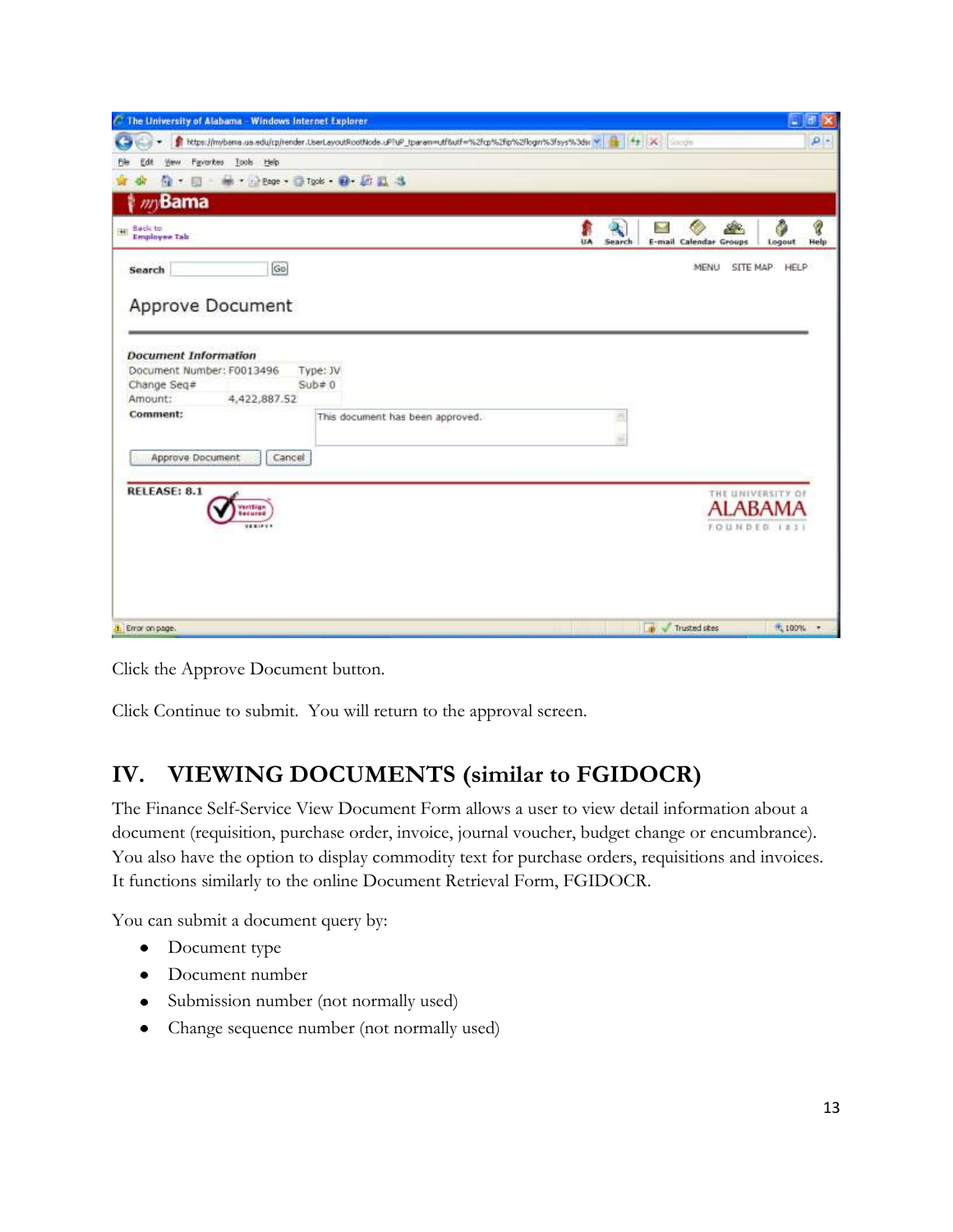#### **Displaying Commodity Text**

There are two kinds of text that can be associated with a commodity item on the Requisition and Purchase Order: item text and commodity text. Each type of text can be viewed online only and/or printed on the document, depending on the radio button you select on the View Document page.

- 1. Item Text is ad hoc text that is entered by the end user for any given item, which can be used with or without a commodity code. The text is only stored for that item in that specific document, much like document level or header text. Item text can be associated with a commodity item on requisitions and purchase orders.
- 2. Commodity Text is standard wording that is appended to a commodity code description, which is maintained along with the other commodity code data on the Commodity Maintenance Form. Commodity Text can be associated with a commodity item on requisitions and purchase orders. Viewing commodity text is not currently an option on the Invoice/Credit memo Query Form; however, you can now view commodity text for an invoice on the View Document page.

Choose **View Document** from the Finance Menu to navigate to the Document Page.

Enter a document number in the Document Number field.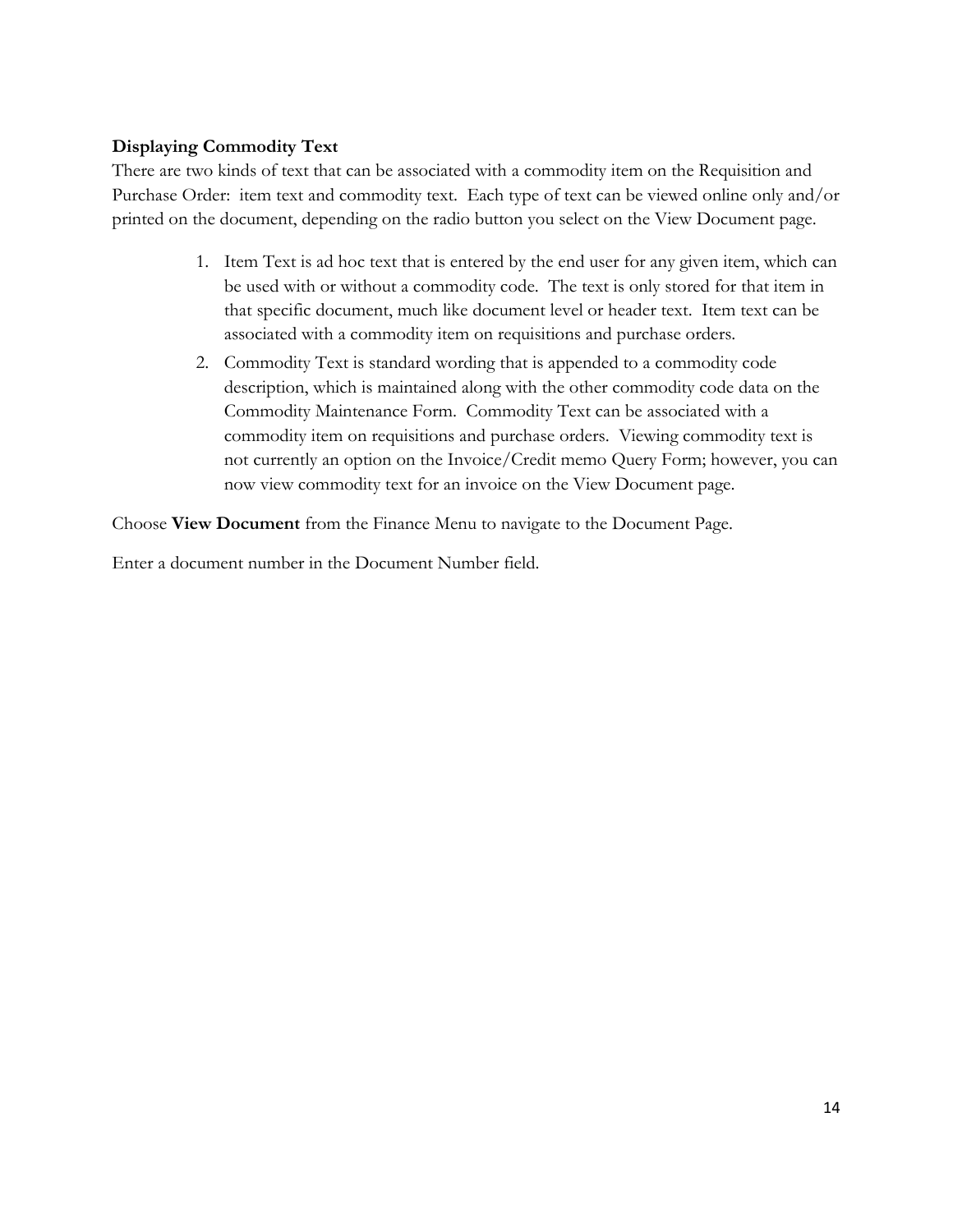| C The University of Alabama - Windows Internet Explorer                                                                                                                                                                                                                                                                                                                                                 |        |                        |        | $\Box$         |
|---------------------------------------------------------------------------------------------------------------------------------------------------------------------------------------------------------------------------------------------------------------------------------------------------------------------------------------------------------------------------------------------------------|--------|------------------------|--------|----------------|
| https://mybaria.ua.edu/cp/render.UserLayoutRootNode.uP/tuP_tparammutfbutf=%2fcp%2fkp%2fkgm%3fsys%3dsi [4] [4] [4] [20000                                                                                                                                                                                                                                                                                |        |                        |        | $\mathbf{p}$ - |
| Favorites<br>Tools Help<br><b>Views</b>                                                                                                                                                                                                                                                                                                                                                                 |        |                        |        |                |
| 图 · M · 2000 · 3 Took · D · 图 显 3<br>$\overline{\phantom{a}}$ .                                                                                                                                                                                                                                                                                                                                         |        |                        |        |                |
| $\mathscr{W}$ Bama                                                                                                                                                                                                                                                                                                                                                                                      |        |                        |        |                |
| Back to<br><b>Employee Tab</b><br>UA<br><b>A more details</b><br>of the property                                                                                                                                                                                                                                                                                                                        | Search | E-mail Calendar Groups | Logout | Q<br>Help      |
| <b>View Document</b><br>16 To display the details of a document enter parameters then select View document. To display approval history for a document enter<br>parameters then select Approval history. If you do not know the document number, select Document Number to access the Code Lookup<br>feature. This enables you to perform a query and obtain a list of document numbers to choose from. |        |                        |        |                |
| Choose type: Journal Voucher<br>Document Number<br>MB000353<br>Submission#:<br>Change Seq#<br>Reference Number                                                                                                                                                                                                                                                                                          |        |                        |        |                |
| <b>Display Accounting Information</b><br>No<br>Yes<br>O<br>Θ                                                                                                                                                                                                                                                                                                                                            |        |                        |        |                |
| <b>Display Document/Line Item Text</b><br><b>Display Commodity Text</b>                                                                                                                                                                                                                                                                                                                                 |        |                        |        |                |
| All<br>Printable<br>All @ Printable @ None<br>None<br>$\odot$                                                                                                                                                                                                                                                                                                                                           |        |                        |        |                |
| Approval history<br>View document                                                                                                                                                                                                                                                                                                                                                                       |        |                        |        |                |
| Finance Links                                                                                                                                                                                                                                                                                                                                                                                           |        |                        |        |                |
| Budget Queries   Encumbrance Query   Approve Documents   View Document   Delete Finance Template                                                                                                                                                                                                                                                                                                        |        |                        |        |                |
| bwflydoc.P. WewDoc                                                                                                                                                                                                                                                                                                                                                                                      |        |                        |        |                |

Click the **View Document** button to view that document.